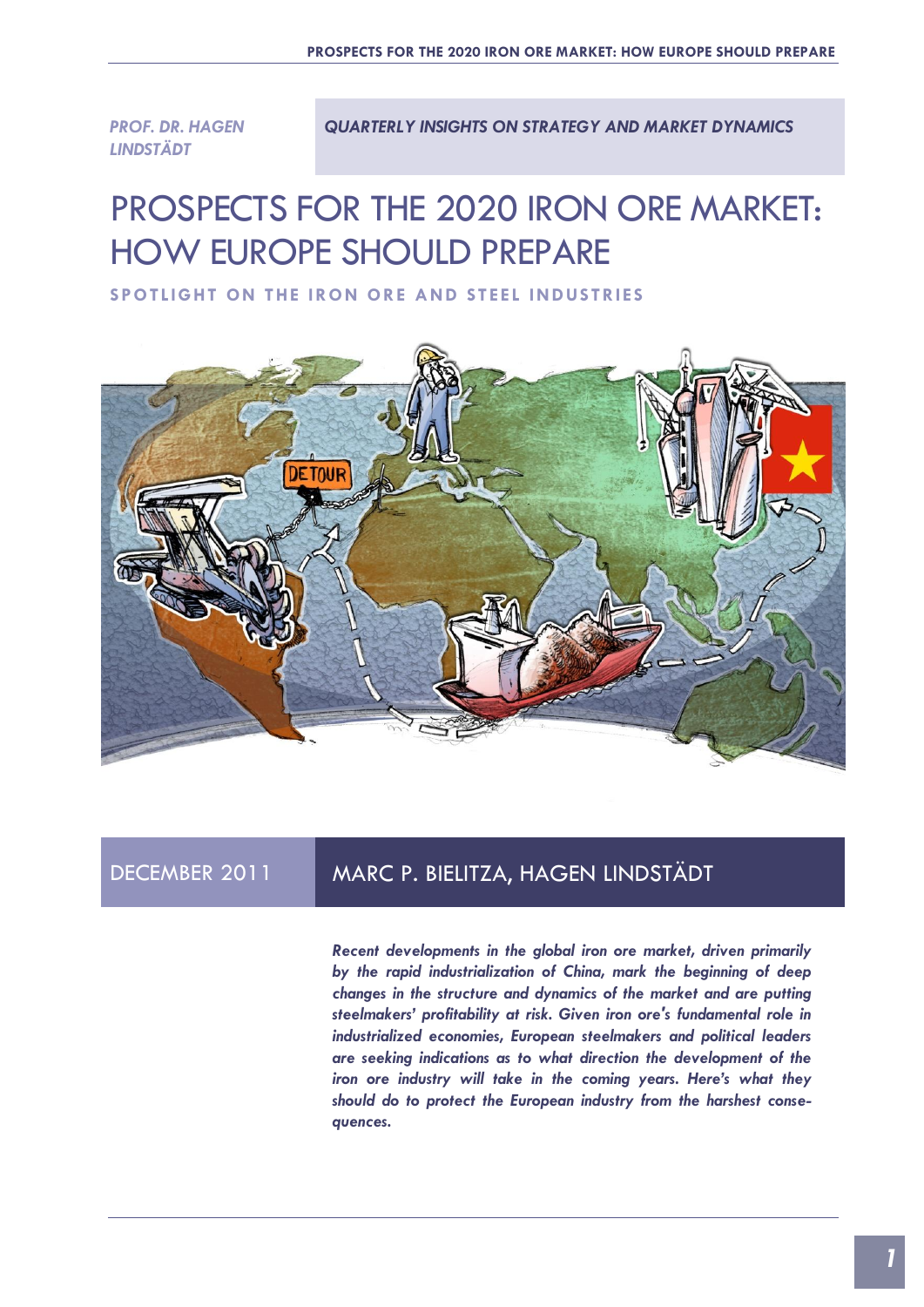#### THE CHALLENGE

#### **IRON ORE IS THE BUILDING BLOCK OF INDUSTRIALIZED ECONOMIES**

If DNA is the building block of life, then iron ore is the building block of the world's industrialized economies. As the key ingredient for steelmaking, iron ore underpins almost all aspects of human activity, infrastructure and standard of living. From skyscrapers to beverage cans, from automobiles to heavy machinery, steel, and therefore iron ore, is omnipresent. Iron ore may, in fact, be more integral to the global economy than any other raw material, other than perhaps oil.

Consequently, the market for iron ore is a market of superlatives. In 2009, almost 1.6 billion tons of iron ore were mined around the world, enough to make roughly 14,000 times the amount of steel used to build San Francisco's Golden Gate Bridge. The iron ore mined and sold in 2009 had a total market value of roughly USD 140 billion, equivalent to almost 5% of the German GDP and only slightly less than the total market value of the entire real estate in Manhattan.

The extremely capital-intensive iron ore mining business has traditionally been dominated by three mining conglomerates: Vale, Rio Tinto and BHP Billiton. These companies, known as the "Big Three", controlled approximately one third of global iron ore production in 2009.

Recently, the iron ore market has undergone various radical changes, driven primarily by a global demand shock caused by the rapid industrialization of China.



**FIGURE 1: GLOBAL CRUDE STEEL PRODUCTION AND IRON ORE COST OF EUROPEAN STEELMAKERS, 1980 - 2009**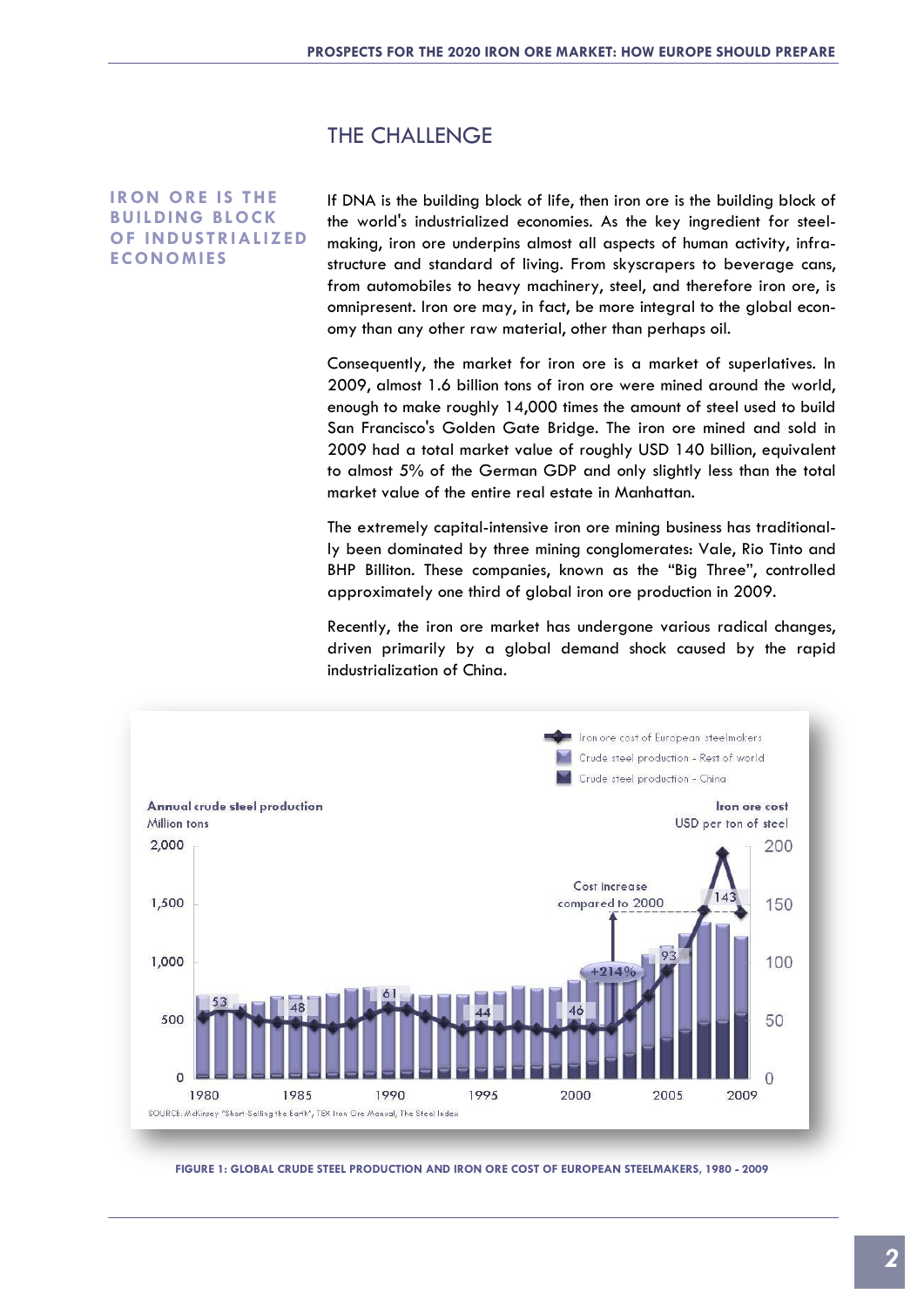**CHINESE DEMAND BOOM HAS LEAD TO RADICAL CHANGES**

Within just a few years, surging construction and infrastructure investments have transformed China into the by far largest steel producing economy in the world and, due to the low quality of its domestic iron ore resources, the major buyer of iron ore. In combination with sustained economic growth in the other BRIC countries, this immense increase in iron ore demand has led to an iron ore price supercycle that was only temporarily suspended by the financial crisis and is now picking up again (see Figure 1). As a result, steelmakers find themselves confronted with a price-cost squeeze that is threatening their profitability.

For decades, the iron ore market was characterized by its stability, founded on the benchmark pricing mechanism. Prices were determined in lengthy annual negotiations between miners and steelmakers in Europe and developed Asia. As a consequence of the prevailing market forces, the system was replaced by a quarterly index-based pricing model in early 2010. The new model operates on the basis of the average spot price for iron ore supplied to China, quoted in a regularly published iron ore index. Consequently, iron ore price dynamics are now experiencing ever shorter cycles and greater volatility.

### THE RESPONSE

**GLOBAL IRON ORE MARKET MODEL AL LOWS ANALYS I S OF DEVELOPMENTS**

Projection of future market developments is always a hazardous exercise. The enormous difficulties inherent in quantitative forecast make it tempting to avoid numbers and simply make purely qualitative statements on major tendencies. However, there can be little doubt that, despite their limitations, numerical, model-based forecasts, set alongside qualitative discussions, permit a more focused examination of future developments.

To this avail, we have developed a model of the 2020 iron ore market. Based on the fundamental mechanics of the market and including detailed capacities and costs for 640 individual mines and brown/greenfield expansion projects, the deterministic nine-region spatial equilibrium model is capable of forecasting 2020 production volumes, interregional trade flows, regional market prices and market participants' payoffs for a number of relevant scenarios.

With all the necessary qualifications to the accuracy and reliability of the model, Figure 2 gives an overview of the iron ore trade flows and market prices derived for the 2020 base case. The following general market characteristics can be assumed: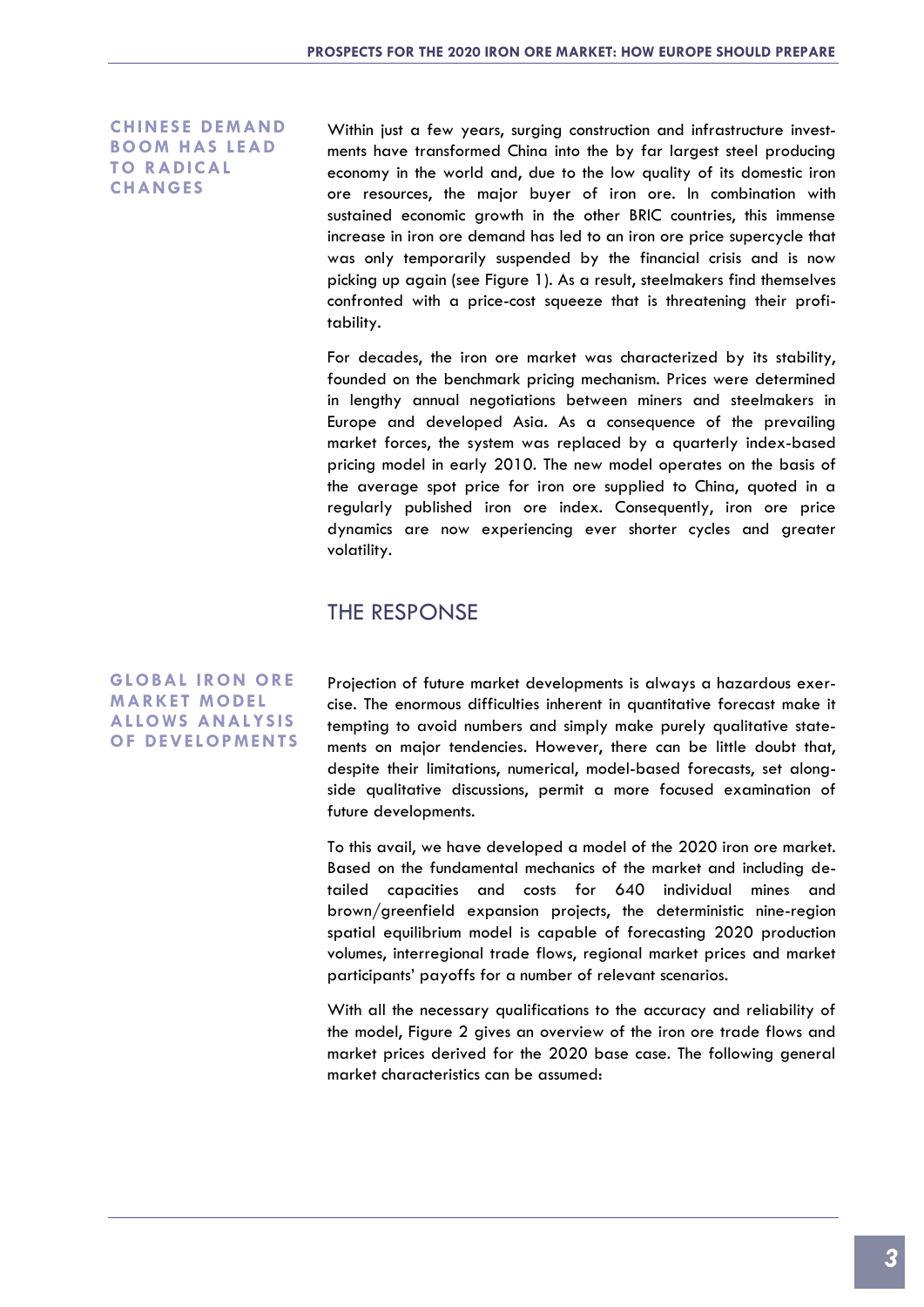**2020 IRON ORE MARKET IS CHARACTERIZED BY HIGH PRICES AND VOLATILITY**

- *Increased global demand – It is probable that the 2020 iron ore market will be characterized by considerably higher global demand than today. The booming economies of China, South America and India with their immense hunger for steel will constitute the nucleus of future iron ore demand.*
- *Increased global production capacity – The demand surge is likely to be compensated by considerably higher global iron ore production capacities, stemming from numerous green- and brownfield expansion projects, especially in South America and Oceania. With its high-quality and thus low-cost ore resources, Africa is expected to establish itself as the indisputable number three supplier.*
- *Increased seaborne trade flows – In terms of iron ore trade, it can be*  expected that the main flows will be directed from the three largest *supplying regions to China and the remaining Asian economies. This effect will be reinforced by a considerable decrease in China's domestic iron ore production due to depletion of mines and the presence of lower-cost production capacity abroad.*
- *More volatile market prices at high level – For most regions, market prices are predicted to be at or only slightly below the 2009 level. As a result, steelmakers' raw material costs will continue to make up a significant portion of the final steel price, forcing mills to face a sustained price-cost squeeze. Due to the new spot market-linked pricing mechanism and emerging speculation effects, market prices will also become more volatile.*



**FIGURE 2: IRON ORE TRADE FLOWS AND REGIONAL MARKET PRICES, 2020 BASE CASE**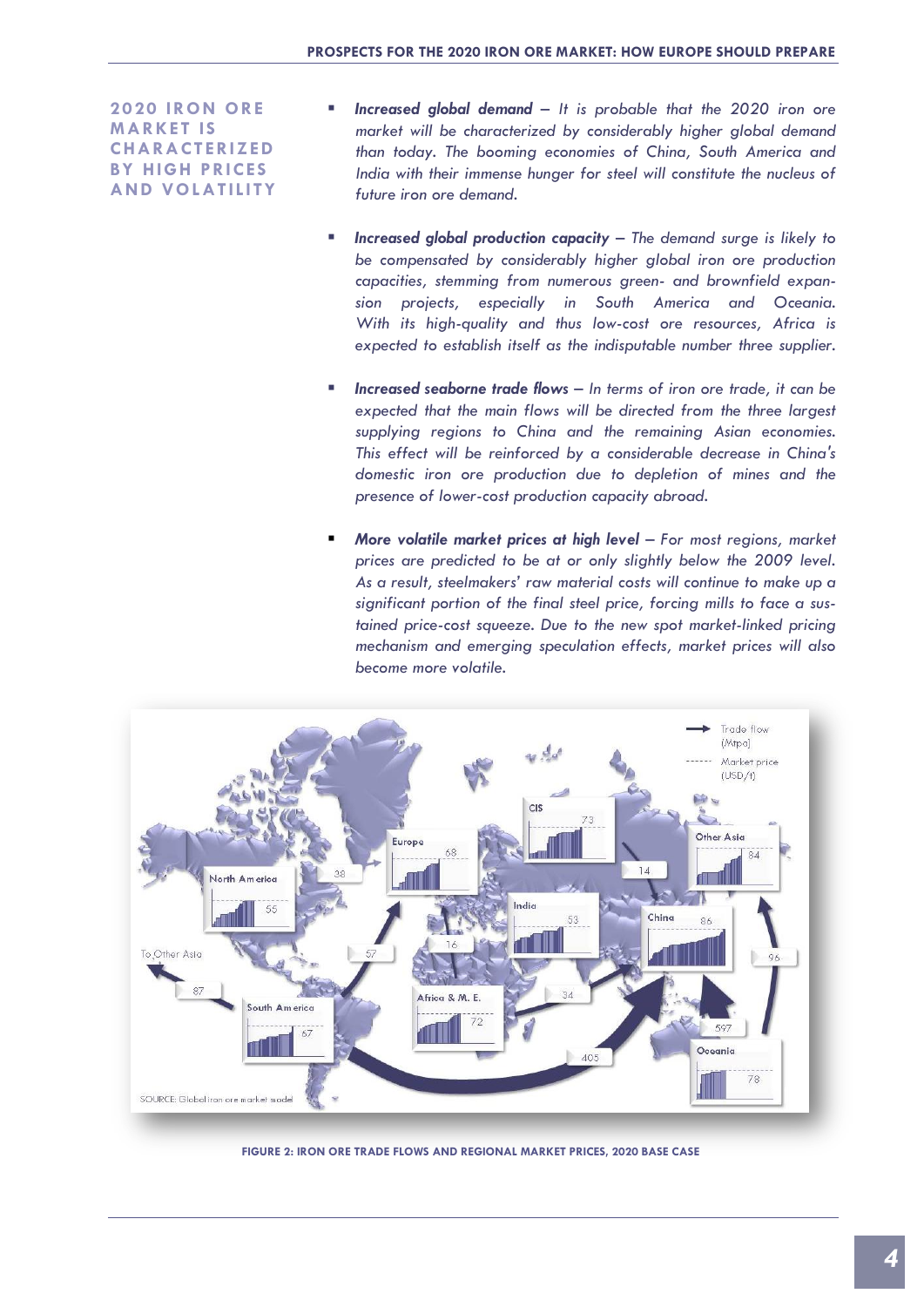**EUROPEAN STEE L - MAKERS FACE CONSIDERABLE RIS KS**

From a European perspective, this represents a gloomy outlook. Steelmakers will be forced to cope with continuously high base-level iron ore prices as well as increased short-term price fluctuations. In addition, they will find themselves exposed to considerable price risks arising from global supply and demand levels as well as resource nationalism:

- *Level of global capacity utilization – Analyses show that the European iron ore price in 2020 depends greatly on the prevailing ratio of global iron ore demand to available mining capacity. As displayed in Figure 3, the European market price is positively correlated with global capacity utilization, increasing disproportionately when utilization exceeds a critical limit of approximately 90%.*
- *Iron ore export restrictions – High iron ore prices have lead to a resurgence in resource nationalism as governments are rediscovering the security of raw materials supply as a key part of their strategic agenda. Particularly export restrictions are becoming increasingly "fashionable". India is one of the frontrunners, having recently raised its iron ore export tax to 20%. Also, in an effort to expand domestic steelmaking and thus to reduce reliance on natural resource exports, Brazilian policy makers are debating the introduction of a 5% export tax on iron ore. Figure 4 shows the effect of export tax levels in Brazil and India on the European iron ore price in 2020.*



**FIGURE 3: 2020 EUROPEAN MARKET PRICE AS A FUNCTION OF GLOBAL CAPACITY UTILIZATION**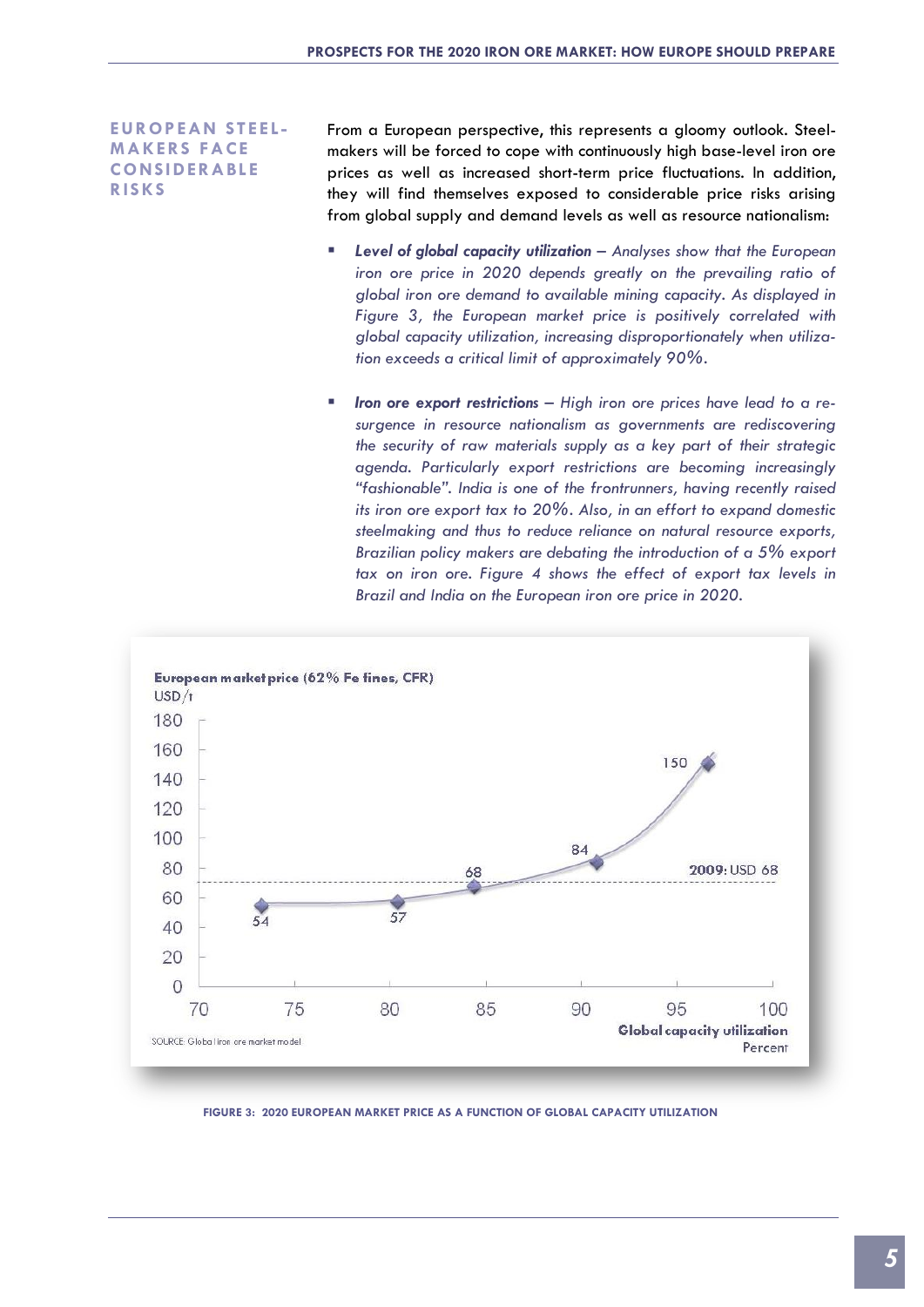

**FIGURE 4: 2020 EUROPEAN MARKET PRICE AS A FUNCTION OF BRAZILIAN AND INDIAN IRON ORE EXPORT TAXE**

**EUROPE S HOULD ENCOURAGE LIQUIDITY AND FREE TRADE**

Domestically produced steel is of significant strategic importance for Europe's industrial core. Therefore, Europe should seek to protect its steel industry from the harshest consequences of these global developments by shaping and implementing strategies to mitigate the risks arising from the new market situation:

- *Encourage high liquidity in global iron ore supply – Iron ore miners, especially the Big Three, have a significant collective incentive to keep the market tight, preferably above a global capacity utilization of 90%, where prices would skyrocket. While it is not probable that iron ore miners will cut capacity at mines in operation, the major iron ore miners have enough leverage to keep global supply low by delaying expansion projects. Europe should in turn aim to influence global capacity utilization to its favor by encouraging the buildup of additional iron ore production capacity beyond the reach of the Big Three. Europe can thereby follow the example of China, which is already extremely active in funding junior miners' expansion projects and developing own iron ore mining projects around the globe.*
- *Promote free iron ore trade – As shown above, export restrictions on iron ore lead to an inefficient global allocation, resulting in increased market prices in import-reliant regions. As one of the main sufferers, Europe should promote global free trade of iron ore and aim to prevent protectionist policies such as iron ore export bans, quotas and taxes. In doing so, Europe may choose to engage in a new "raw materials diplomacy", leveraging its influence in the WTO to propose trade disciplines on such export restrictions.*

Fundamental developments, such as the prevailing iron ore supercycle and the new pricing mechanism, can be addressed only by making substantial strategic moves. In this uncertain and volatile market environment, Europe should therefore seek to protect its domestic steel industry by actively encouraging a high level of iron ore supply and preventing barriers to iron ore trade.